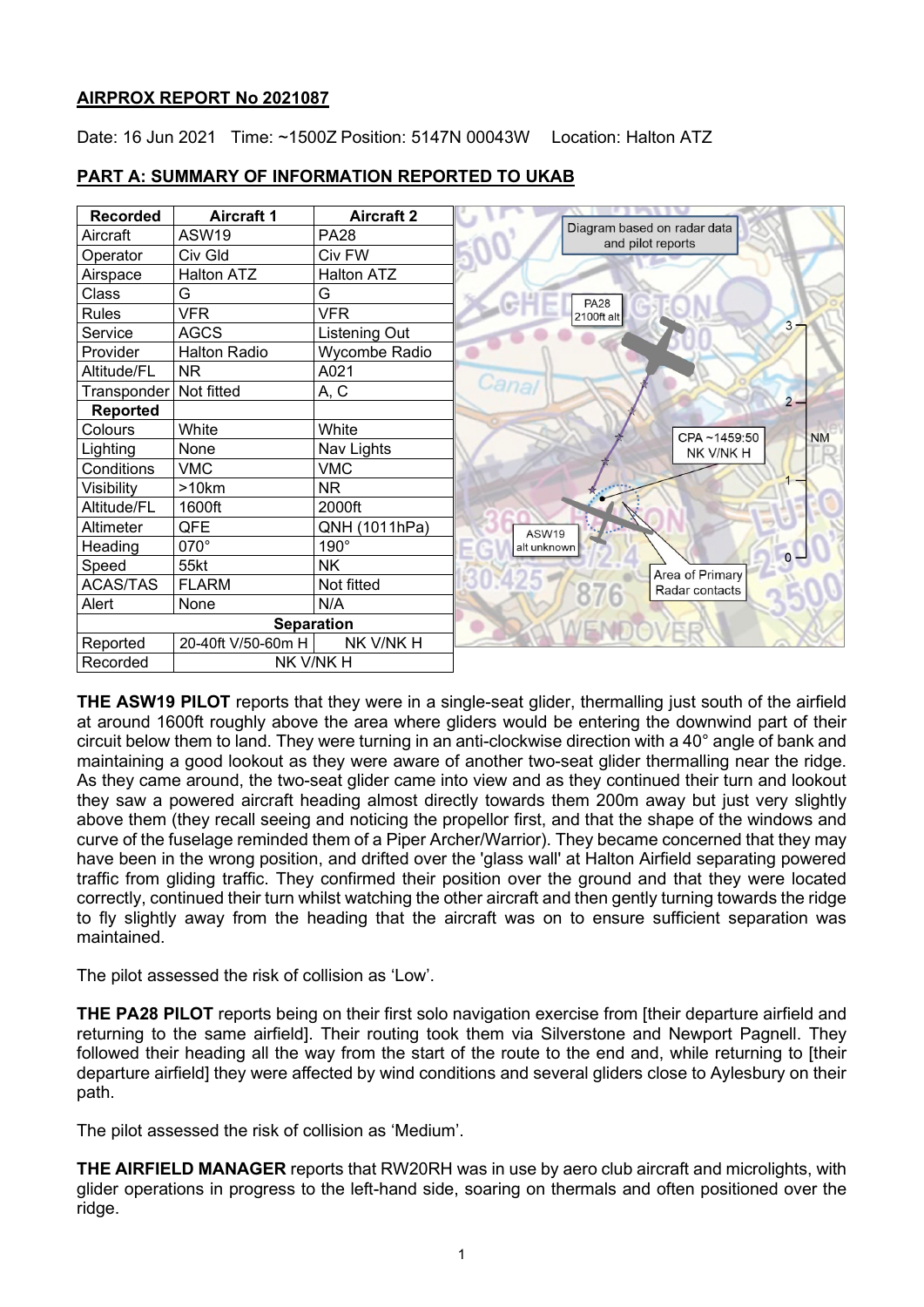The gliding club launch marshal stated that a private aircraft was spotted infringing the ATZ. It was a single-engine, low-wing aircraft and flew along the ridgeline, heading approximately 200° at about 1600ft aal. No radio call was heard. They immediately called the airfield manager by mobile, but the aircraft was not electronically visible and could not be identified. There were 2 soaring gliders in the vicinity and, afterwards, one pilot did express concern that the aircraft passed quite close. The airfield manager could not see the infringing aircraft on FlightRadar24 or FLARM, and could not see or hear it when they went outside the building. Two glider pilots were airborne at the time and both estimated the powered aircraft to be between 1000ft and 1600ft aal.

The airfield manager perceived the severity of the incident as 'Low'.

## **Factual Background**

The weather at Luton Airport was recorded as follows:

METAR EGGW 161450Z AUTO 21010KT 150V250 9999 BKN041 BKN049 26/15 Q1010=

### **Analysis and Investigation**

### **UKAB Secretariat**

An analysis of the NATS radar replay was undertaken, which showed the PA28 tracking southwest at an altitude of 2100ft. Halton airfield elevation is marked on the 1:250,000 VFR chart as 369ft, placing the PA28 within the lateral and vertical confines of the Halton ATZ. A number of primary radar returns were visible in the area reported by the ASW19 pilot (see Figure 1), but no stable tracks could be correlated with the glider's position. The glider pilot was unable to provide a GPS log file of their flight.



Figure 1 - 1458:45

The PA28 pilot reported being in receipt of a Basic Service from Cranfield Approach at the time of the Airprox; however, it was confirmed with Cranfield ATC that the PA28 pilot left their frequency at 1450 and changed to the Wycombe Radio frequency.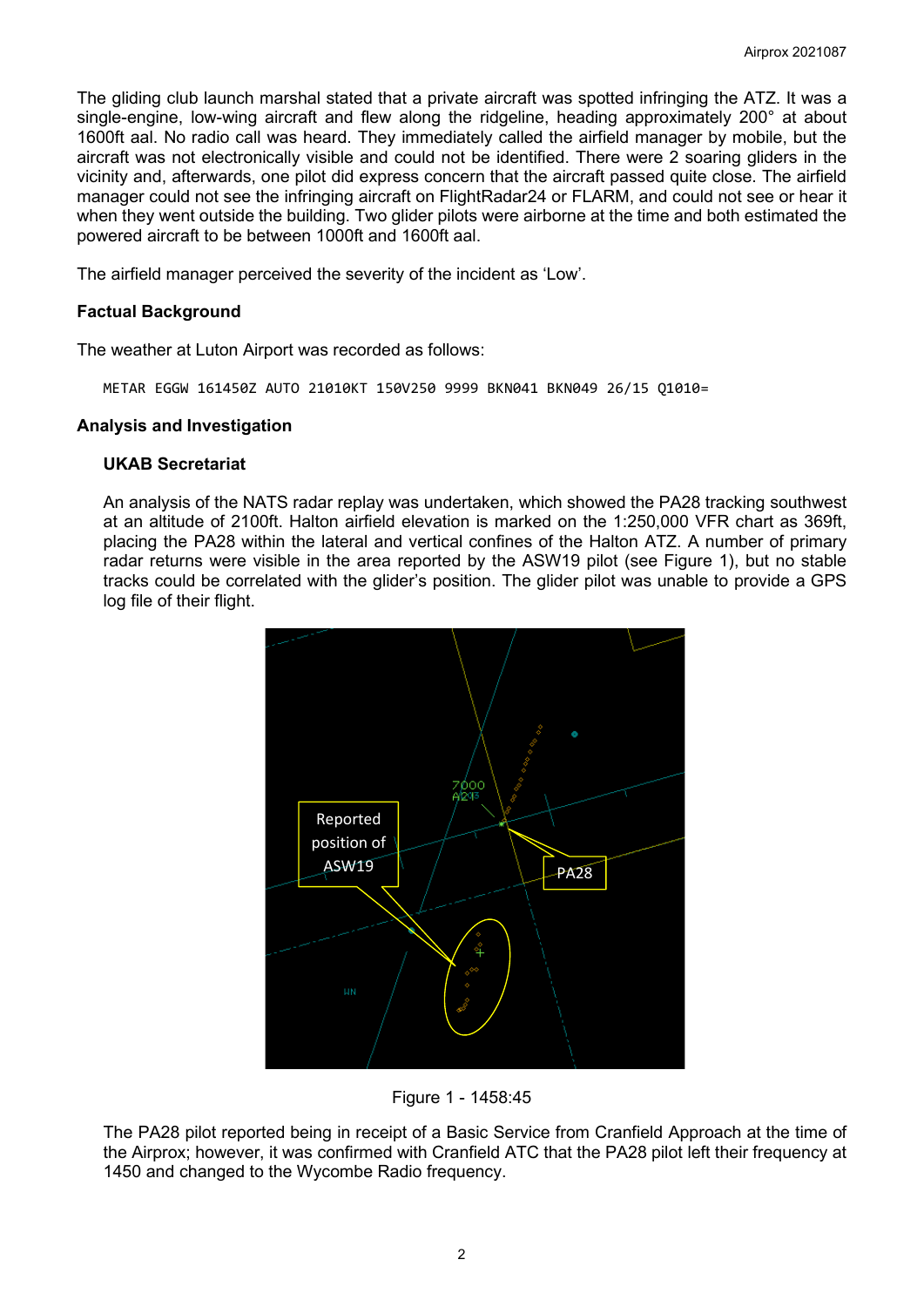The ASW19 glider and PA28 pilots shared an equal responsibility for collision avoidance and not to operate in such proximity to other aircraft as to create a collision hazard.<sup>[1](#page-2-0)</sup> If the incident geometry is considered as head-on or nearly so then both pilots were required to turn to the right.<sup>[2](#page-2-1)</sup>

#### **Comments**

### **BGA**

Overflights of gliding sites, especially those below the maximum promulgated winching altitude, remain depressingly common; that this should happen at an airfield that is also protected by an ATZ is particularly concerning.

#### **Summary**

An Airprox was reported when an ASW19 glider and a PA28 flew into proximity in the Halton ATZ at approximately 1500Z on Wednesday 16<sup>th</sup> June 2021. Both pilots were operating under VFR in VMC, the ASW19 pilot in receipt of an AGCS from Halton Radio and the PA28 pilot listening out on the Wycombe Radio frequency.

#### **PART B: SUMMARY OF THE BOARD'S DISCUSSIONS**

Information available consisted of reports from both pilots, radar photographs/video recordings and a report from the air/ground operator involved. Relevant contributory factors mentioned during the Board's discussions are highlighted within the text in bold, with the numbers referring to the Contributory Factors table displayed in Part C.

The Board first discussed the actions of the ASW19 pilot and quickly agreed that there was little that they could have done to avoid the Airprox. The Board heard from a glider pilot member that the glider pilot would have expected to have been afforded some protection by the presence of the Halton ATZ and that, therefore, they would also have expected to have heard radio calls from other traffic within the ATZ. Members noted that the ASW18 had been equipped with FLARM, but that this could not interact with any equipment carried by the PA28 (**CF6**). The Board agreed, therefore, that the ASW19 pilot had not had any situational awareness of the approaching PA28 (**CF5**) and that it had not been surprising that their first reaction on sighting a powered aircraft approaching on the same heading as the runway in use had been to check their own position with respect to the local deconfliction procedures. The Board judged that, having assured themselves of their correct positioning, the glider pilot had had the opportunity to turn away from the approaching PA28 to maintain adequate separation but had, nonetheless, been concerned by the proximity of the PA28 (**CF7**).

The Board then considered the actions of the PA28 pilot and noted that this had been the first solo navigation exercise for the pilot. Members discussed the planned route described in the pilot's report and judged that this would have always taken them close to the Halton ATZ and so wondered what contingencies had been planned. The Board noted that the base of the controlled airspace to the east (Luton CTA – Class D) is 2500ft and so concluded that the PA28 pilot had been keeping below this airspace whilst not realising that would drive them below the ceiling of the Halton ATZ (2000ft agl = 2369ft altitude). Some members wondered why the PA28 pilot had not had the Halton Radio frequency ready, given that there may have been a need for it, whilst others suggested that preparing the frequency for their arrival at their nearby destination had been a reasonable course of action. In the event, the Board agreed that the PA28 pilot's penetration of the Halton ATZ without communicating with Halton Radio had been contributory to the Airprox (**CF1**, **CF2**, **CF3**). The Board considered that, as the PA28 pilot had been on a navigation exercise and would probably have been flying on a heading calculated according to the planned wind, they may not have sufficiently adapted their plan for the effects of the actual wind that they had encountered during the flight (**CF4**). The Board further concluded that the PA28 pilot had, in all probability, not realised that they had penetrated the Halton ATZ and had therefore not had any situational awareness of the presence of the ASW19 glider (**CF5**). A glider pilot

<span id="page-2-0"></span><sup>1</sup> (UK) SERA.3205 Proximity.

<span id="page-2-1"></span><sup>2</sup> (UK) SERA.3210 Right-of-way (c)(1) Approaching head-on.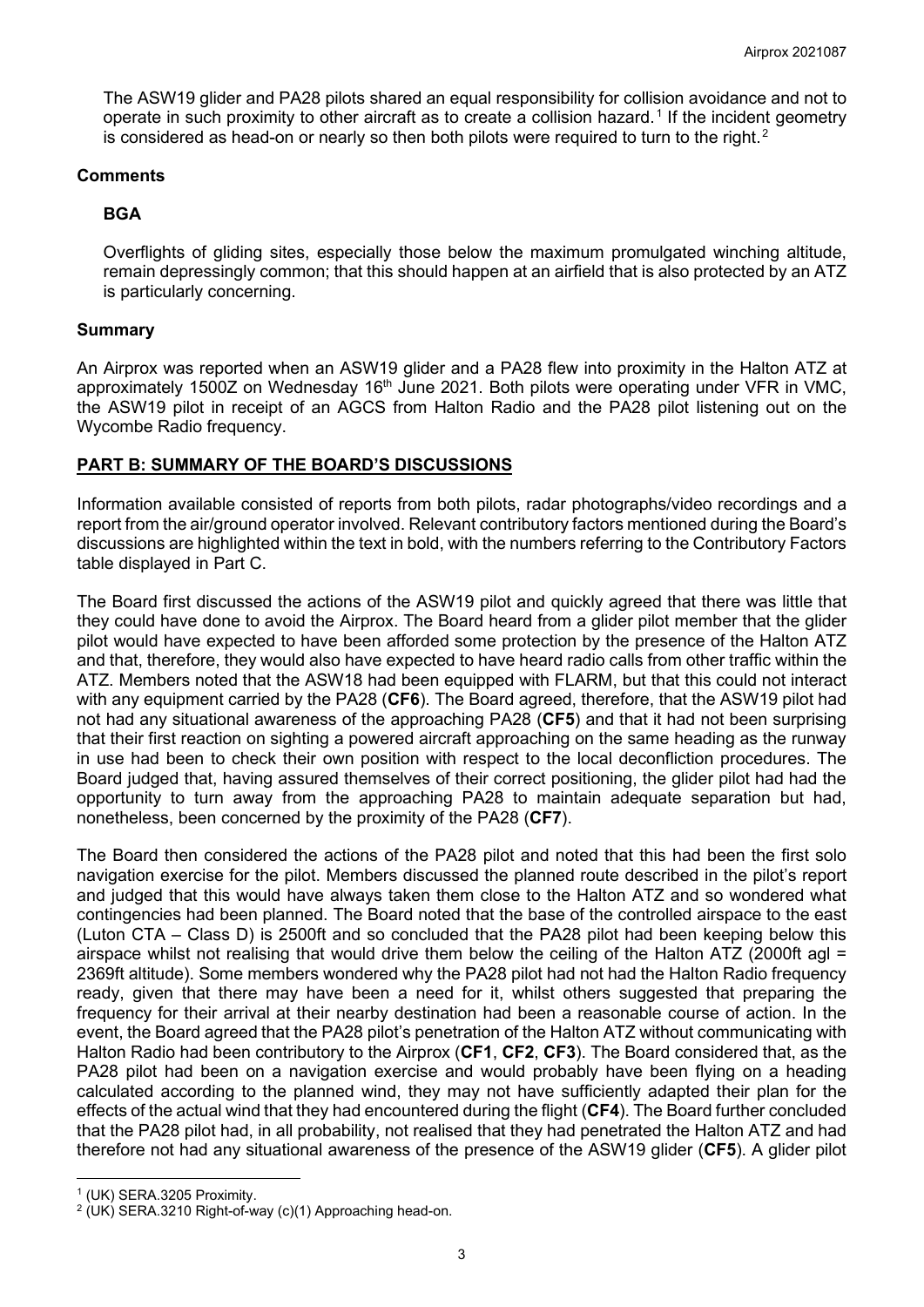member then went on to mention that the BGA ensures that, during early navigation sorties using paper charts, their members are advised to carry and electronic moving map as a back-up method of assuring their position over the ground. The Board felt that the benefits of electronic navigation equipment are well known but also that the skills of being able to navigate via traditional methods remain a core requirement of the PPL syllabus. Board members who are current PPL instructors informed the Board that it was their understanding that the CAA is currently reviewing the requirements for navigation skills in the PPL syllabus.

The Board then briefly discussed the actions of the Halton Air/Ground Operator and gliding club launch marshal and quickly agreed that, without any form of surveillance equipment, there was nothing that they could have done to warn the ASW19 pilot of the approaching PA28.

Finally, the Board considered the risk involved in this Airprox. Members were disappointed that the ASW19 glider pilot had been unable to extract the GPS log file from the FLARM unit fitted to the glider, because this had hindered their understanding of the geometry and proximity of the event. However, from the data available from the NATS radar recordings and the glider pilot's reported assessment of the collision risk, the Board concluded that, although safety had clearly been reduced, the glider pilot's actions in turning away from the approaching PA28 had removed any risk of collision. Accordingly, the Board assigned a Risk Category C to this Airprox.

# **PART C: ASSESSMENT OF CONTRIBUTORY FACTORS AND RISK**

## Contributory Factors:

|                | 2021087                                                        |                                               |                                                                                                                                                       |                                                                                              |  |  |  |  |  |  |
|----------------|----------------------------------------------------------------|-----------------------------------------------|-------------------------------------------------------------------------------------------------------------------------------------------------------|----------------------------------------------------------------------------------------------|--|--|--|--|--|--|
| <b>CF</b>      | Factor                                                         | <b>Description</b>                            | <b>ECCAIRS Amplification</b>                                                                                                                          | <b>UKAB Amplification</b>                                                                    |  |  |  |  |  |  |
|                | <b>Flight Elements</b>                                         |                                               |                                                                                                                                                       |                                                                                              |  |  |  |  |  |  |
|                | • Regulations, Processes, Procedures and Compliance            |                                               |                                                                                                                                                       |                                                                                              |  |  |  |  |  |  |
| 1              | <b>Human Factors</b>                                           | • Use of policy/Procedures                    | Events involving the use of the relevant<br>policy or procedures by flight crew                                                                       | Regulations and/or procedures<br>not complied with                                           |  |  |  |  |  |  |
|                | <b>. Tactical Planning and Execution</b>                       |                                               |                                                                                                                                                       |                                                                                              |  |  |  |  |  |  |
| $\overline{2}$ | <b>Human Factors</b>                                           | • Airspace Infringement                       | An event involving an infringement /<br>unauthorized penetration of a<br>controlled or restricted airspace.                                           | E.g. ATZ or Controlled Airspace                                                              |  |  |  |  |  |  |
| 3              | <b>Human Factors</b>                                           | • Communications by Flight<br>Crew with ANS   | An event related to the<br>communications between the flight<br>crew and the air navigation service.                                                  | Pilot did not request appropriate<br>ATS service or communicate with<br>appropriate provider |  |  |  |  |  |  |
| 4              | <b>Human Factors</b>                                           | • Insufficient Decision/Plan                  | Events involving flight crew not making<br>a sufficiently detailed decision or plan<br>to meet the needs of the situation                             | Inadequate plan adaption                                                                     |  |  |  |  |  |  |
|                | • Situational Awareness of the Conflicting Aircraft and Action |                                               |                                                                                                                                                       |                                                                                              |  |  |  |  |  |  |
| 5              | Contextual                                                     | • Situational Awareness<br>and Sensory Events | Events involving a flight crew's<br>awareness and perception of situations                                                                            | Pilot had no, late or only generic,<br><b>Situational Awareness</b>                          |  |  |  |  |  |  |
|                | <b>• Electronic Warning System Operation and Compliance</b>    |                                               |                                                                                                                                                       |                                                                                              |  |  |  |  |  |  |
| 6              | • ACAS/TCAS System<br>Technical<br>Failure                     |                                               | An event involving the system which<br>provides information to determine<br>aircraft position and is primarily<br>independent of ground installations | Incompatible CWS equipment                                                                   |  |  |  |  |  |  |
|                | • See and Avoid                                                |                                               |                                                                                                                                                       |                                                                                              |  |  |  |  |  |  |
| 7              | <b>Human Factors</b>                                           | • Perception of Visual<br>Information         | Events involving flight crew incorrectly<br>perceiving a situation visually and then<br>taking the wrong course of action or<br>path of movement      | Pilot was concerned by the<br>proximity of the other aircraft                                |  |  |  |  |  |  |

Degree of Risk: C